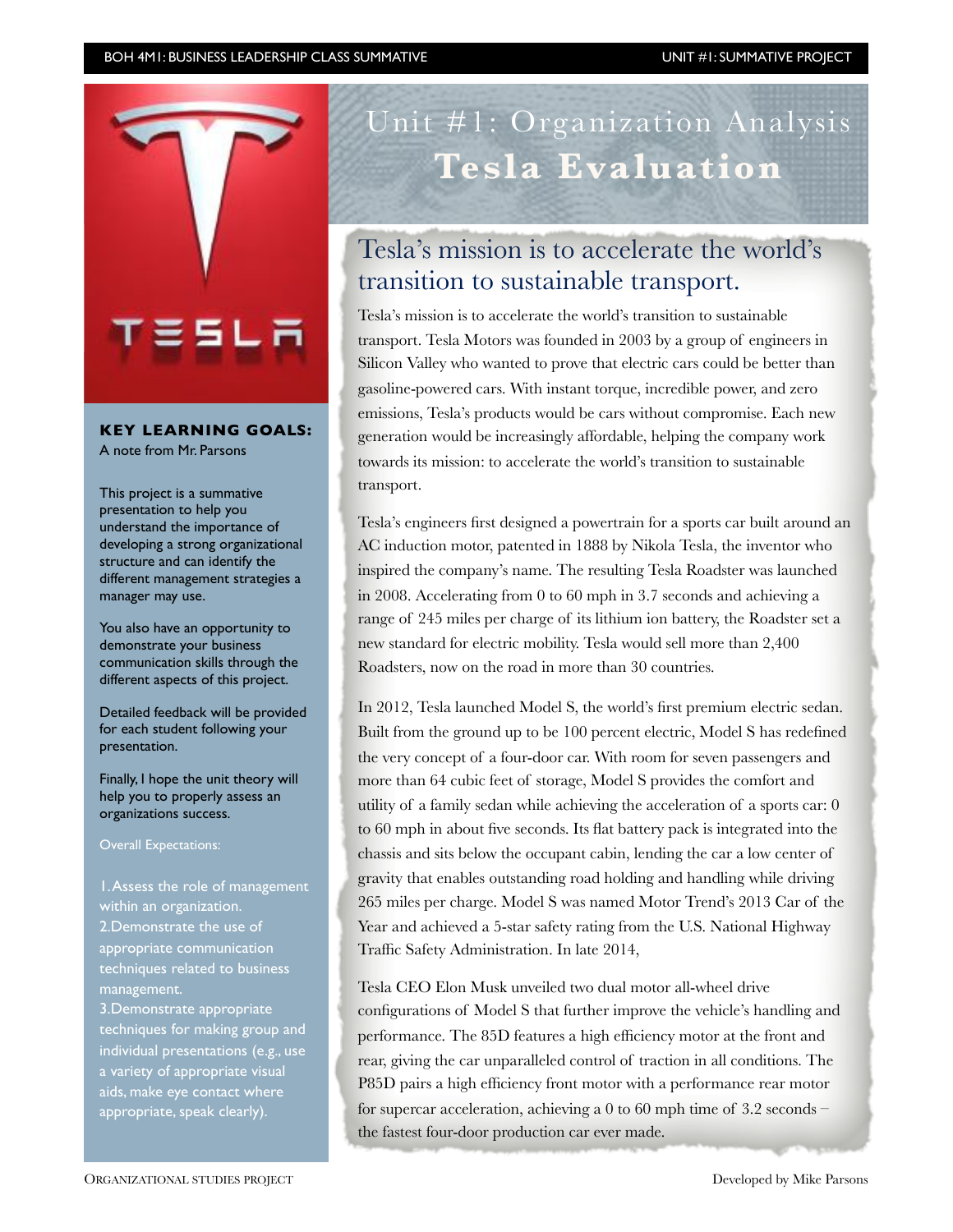Now with more than 50,000 vehicles on the road worldwide, Tesla is preparing to launch Model X, a crossover vehicle that enters volume production in 2015. Featuring exhilarating acceleration, falcon wing doors, and room for three rows of seating, Model X defies categorization.

Tesla owners enjoy the benefit of charging at home so they never have to visit a gas station or spend a cent on gasoline. For long distance journeys, Tesla's Supercharger network provides convenient and free access to high speed charging, replenishing half a charge in as little as 20 minutes. Superchargers now connect popular routes in North America, Europe, and Asia Pacific.

Tesla's vehicles are produced at its factory in Fremont, California, previously home to New United Motor Manufacturing Inc., a joint venture between Toyota and General Motors. The Tesla Factory has returned thousands of jobs to the area and is capable of producing 1,000 cars a week.

The company is expanding its manufacturing footprint into other areas, including in Tilburg, the Netherlands, where it has an assembly facility, and Lathrop, California, where it has a specialized production plant. To reduce the costs of lithium ion battery packs, Tesla and key strategic partners including Panasonic have begun construction of a gigafactory in Nevada that will facilitate the production of a mass-market affordable vehicle, Model 3. By 2020, the gigafactory will produce more lithium ion cells than all of the world's combined output in 2013. The gigafactory will also produce battery packs intended for use in stationary storage, helping to improve robustness of the electrical grid, reduce energy costs for businesses and residences, and provide a backup supply of power.

Tesla is not just an automaker, but also a technology and design company with a focus on energy innovation.Investing in socially responsible stocks is a popular strategy today that aims to find companies with a balance between solid financial returns and social good. Tesla Motors (NASDAQ:TSLA) fits this description to a T; it's hard to beat Tesla when it comes to investing in socially responsible companies. The California-based automotive company manufactures and sells zero-emissions cars, which cause less harm to the environment than gas-powered vehicles -- thereby making it a "socially responsible" company.

Tesla's chief executive, Elon Musk, started the EV maker with one goal in mind: to help end the world's dependence on oil. Moreover, Musk says the "overarching purpose" of Tesla Motors is "to help expedite the move from a mine-and-burn hydrocarbon economy toward a solar electric economy, which I believe to be the primary, but not exclusive, sustainable solution." That is undoubtedly a noble and socially responsible cause. However, until recently, few thought Tesla's business plan would survive, let alone thrive.

Elon Musk, chief executive of electric luxury car maker Tesla Motors, promised investors on Wednesday that the company will start making money this year, sending its shares up sharply despite a wider fourth-quarter loss. Tesla shares rose more than 10% in after-hours trading after the company forecast a 60-80% increase in vehicle sales this year, and promised it would turn a profit on an adjusted basis. It will start generating positive cash flow in March. Tesla shares are still down more than 30% since the beginning of the year, reflecting investor concerns about continued losses.

Musk and the company's new chief financial officer, Jason Wheeler, sought to assure investors on a conference call on Wednesday evening that Tesla is determined to cut costs, hit production targets and stanch losses. "Cash is king," Wheeler said.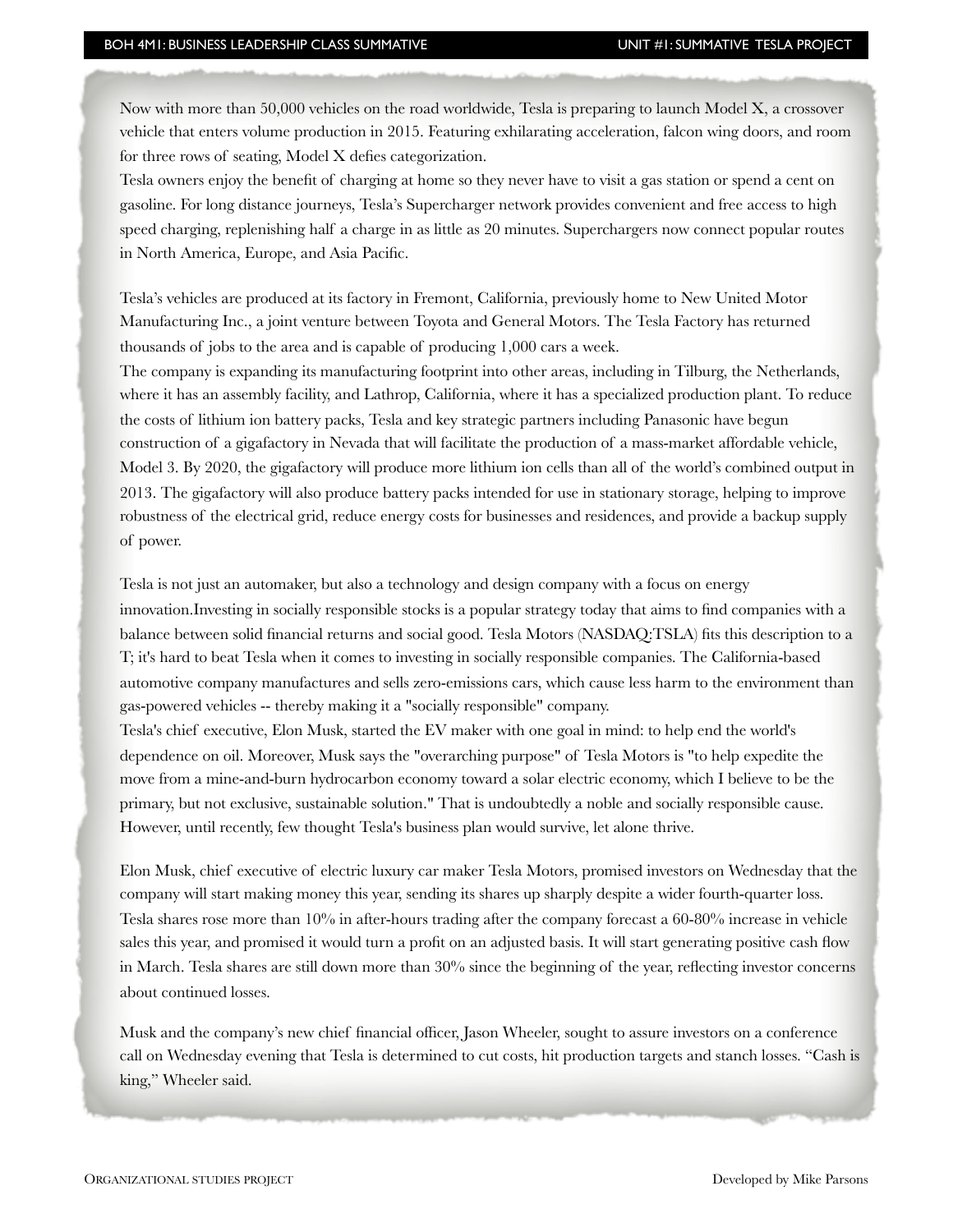Musk said Tesla would make its first net profit by the fourth quarter. It plans to invest \$1.5bn to add capacity, start production at a huge battery factory in Nevada and open more showrooms.

Tesla's cash reserves dropped to \$1.2bn as of 31 December from \$1.9bn a year earlier, despite a sale of shares last summer. The company's cash burn has become a concern for some analysts, given the heavy capital spending it has mapped out. The slower-than-planned launch of the company's Model X sport utility vehicle during the last quarter added \$67m in unplanned costs, Tesla said.

"I feel very good about things right now," Musk said. "The last several months have been quite excruciating."

Tesla straddles the digital technology and automotive industries, which have been hard hit this year by investors worried that growth is slowing in both sectors. General Motors earlier this month reported record profit, but its shares have fallen 18% this year. Tesla shares rose despite a wider fourth-quarter net loss of \$2.44 a share, compared with a loss of 86 cents a share a year earlier. Tesla reported an adjusted loss of 87 cents per share in the fourth quarter, while analysts expected a profit of 10 cents a share, according to Thomson Reuters I/B/E/S.

Deliveries of Model S sedans and Model X SUVs were 17,478 vehicles in the quarter, at the low end of prior forecasts. Revenue rose nearly 27% to \$1.21bn.

Tesla said it planned to deliver 80,000-90,000 Model S and Model X vehicles in 2016, ahead of Wall Street's average expectation for about 79,000 vehicles, according to research firm FactSet StreetAccount. Tesla said its long-promised moderately priced car, the Model 3, would be unveiled on March 31. That car will have a starting price of about \$35,000 before government incentives and subsidies and will launch in 2017, Tesla has said.

By that time, GM has said it will already be selling its Chevrolet Bolt, at a similar price with a range of 200 miles (322 km) between charges. Musk brushed off a comparison with the Bolt. "It doesn't seem like we are going to be demand-constrained," he said.

Meanwhile at an event in Melbourne, Australia, Tesla showed off a new function that allows its cars to steer autonomously along long stretches of road.

Tesla spokesman Heath Walker says the new technology enabled the model S vehicles to "sense" surrounding traffic and steer without drivers touching the wheel.

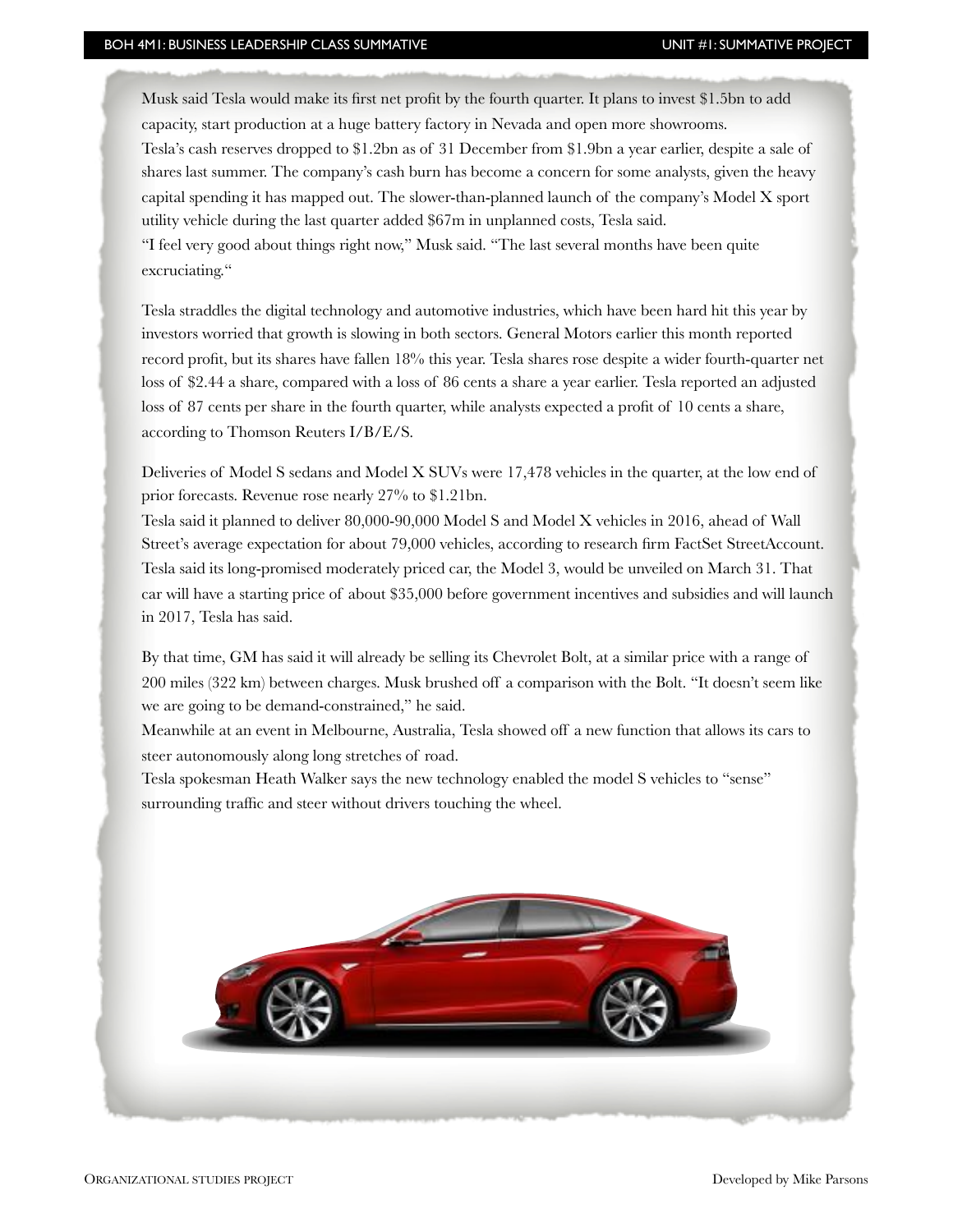**Part A: Theory to Practice - Each group member is responsible for completing one category. As you are only in groups of 3 - one of the categories will be incomplete (you may choose based on interest and your research that is collected.**

**Report Category #1)** Organizations in the 21st century must consider five focus areas for success. Complete the research the five focus areas. How is the organization performing in each of the 5 success areas? Defend your decision with evidence.

Assigned to group member:

**Report Category #2)** Outline the Quality of Work Life for the organizations employees. How is the organization performing in these 6 QWL indicators? Defend your decision with evidence.

Assigned to group member:

**Report Category #3)** Complete an analysis of the organization using Porters Five Forces Model. How is the organization performing in Porters 5 Forces Indicators? Is it an attractive industry for your organization? Defend your decision with evidence.

Assigned to group member:

**Report Category #4)** Complete a SWOT Analysis for the organization. Part of your analysis/ finding should be based on your interview. Outline the strengths, weaknesses, opportunities and threats for this organization? Defend your decision with evidence.

Assigned to group member: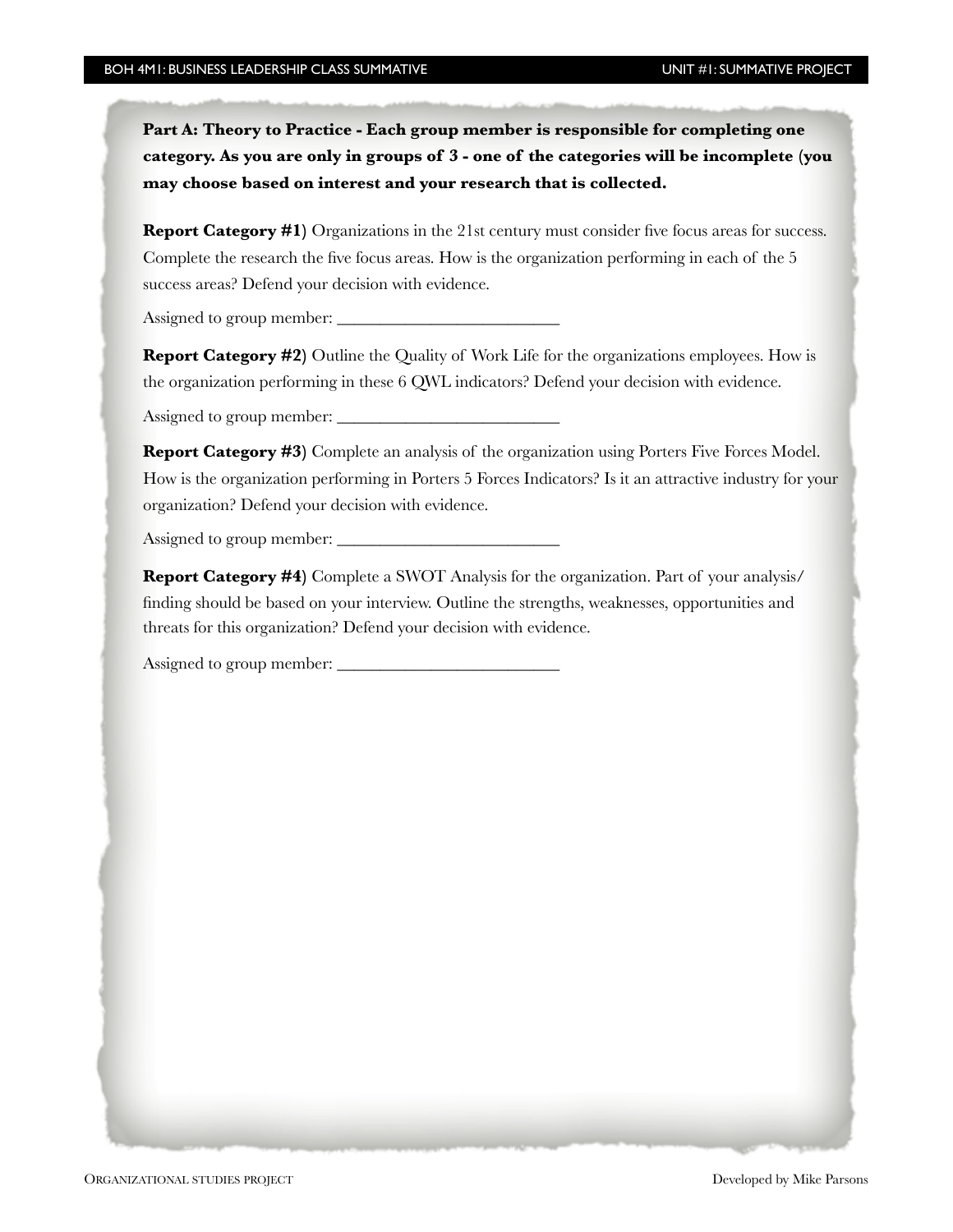#### **Part B: Presentation Format**

You presentation must incorporate multimedia (such as Powerpoint) to present your research and analysis. The presentation should be shared equally between all members. Each member is also responsible to ensure that they have an understanding of all components for the assignment. Proper presentation guidelines (discussed previously) should be followed.

#### **Presentation Part A - Forecasting Predications and Summary of findings from your**

**reports:** After completing your research reports (with a wide variety of tools) you will have enough information to successfully evaluate this organization. Outline a summary of your tool findings and explain your predictions on the future of this organizations. What changes or suggestions would you make? What problems or challenges do you anticipate for this organization? What improvements or suggestions would you provide? How does this organization compare to the competition?

**Presentation Part B - Elon Musk:** Evaluate Tesla's CEO (Elon Musk) as a leader. Use the 3 skills sets of a manager to defend your evaluation of his leadership abilities. What is the CEO's vision for the company? Outline your own predictions/forecast on whether the company will be successful based on Elon Musks vision.

*Shared Category - each group member MUST cover at least one area.*

**Presentation Part C - Ishaan Kukreja:** Evaluate Tesla's Sales Manager Ishaan Kukreja as a leader. Use the 3 skills sets of a manager to defend your evaluation of his leadership abilities. What did you learn from his leadership experience and abilities? What are the essential skills for someone in this position to be successful? What does his job involve? What are his strengths and weaknesses? Do you think he is a strong leader from Telsa main Toronto store. *Shared Category - each group member MUST cover at least one area.* 

#### **Specific Presentation Expectations:**

- Demonstrate appropriate presentation techniques for both groups and individuals.
- Demonstrate the use of short-term planning tools and strategies.
- Apply business teamwork skills to carry out projects and solve problems.
- Analyse organizational strategic plans, using a variety of management tools (e.g., strengths, weaknesses, opportunities, threats analysis (SWOT analysis); political, environmental, social, technological analysis; Porters five forces competitive model).
- Apply business teamwork skills to carry out projects and solve problems.
- Analyse the characteristics of effective leaders (e.g., integrity, drive, vision, commitment to equity and diversity in the workplace).
- Demonstrate the ability to use time-management techniques.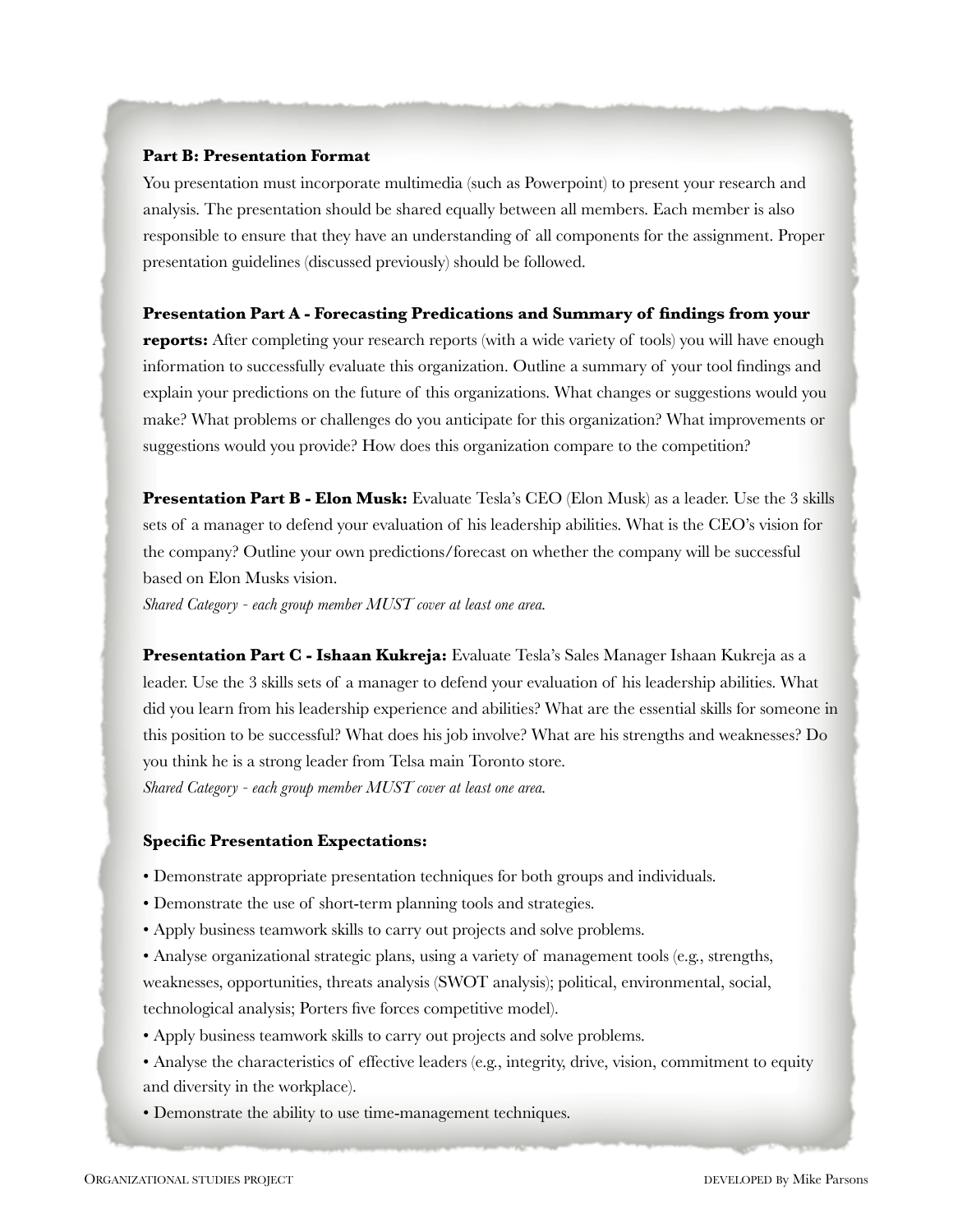#### **Summative Rubric:**

## **Part A: Theory to Practice - Report Individual Mark**

**Category - Thinking Weight: /10 Marks** 

#### **Project Expectations:**

• Did you use critical thinking skills to evaluate businesses through data analysis?

• Based on your assigned section, did you evaluate the costs & benefits to the company? Did you use your tools for assessment effectively (your assigned section)? Did you complete accurate and effective research? Were all areas for organizational assessment completed (and to what degree of success)? • Did you apply planning theories/strategies to a variety of situations?

Level 1: Does not appropriately use critical and creative thinking skills; Uses concepts, skills and procedures in familiar contexts with limited effectiveness.

Level 2: Uses critical and creative thinking skills with limited effectiveness; Uses concepts, skills and procedures in familiar contexts with some effectiveness.

Level 3: Uses critical and creative thinking skills with moderate effectiveness; Uses concepts, skills and procedures in familiar contexts with considerable effectiveness.

Level 4: Uses critical and creative thinking skills with a high degree of effectiveness; ; Use concepts, skills and procedures in familiar contexts with a high degree of effectiveness.

### **Part B: Presentations Skills - Presentation Individual Mark**

| <b>Category - Communication</b> | Weight: /30 Marks |
|---------------------------------|-------------------|
|                                 |                   |

#### **Project Expectations:**

• Did you communicate information and ideas through writing and visual and oral presentations?

• Did you demonstrate effective use of Multimedia Presentation Software?

• Did you demonstrate appropriate presentation techniques (relevant to business environments)?

Level 1: Communicates information and ideas with limited clarity; Uses language, symbols and visuals with limited accuracy and effectiveness; Communicates with a limited sense of audience and purpose.

Level 2: Communicates information and ideas with some clarity; Uses language, symbols and visuals with some accuracy and effectiveness; Communicates with some sense of audience and purpose.

Level 3: Communicates information and ideas with considerable clarity; Uses language, symbols and visuals with considerable accuracy and effectiveness; Communicates with a clear sense of audience and purpose.

**Level 4:** Communicates information and ideas with a high degree of clarity; Uses language, symbols and visuals with a high degree of accuracy and effectiveness; Communicates with a strong sense of audience and purpose.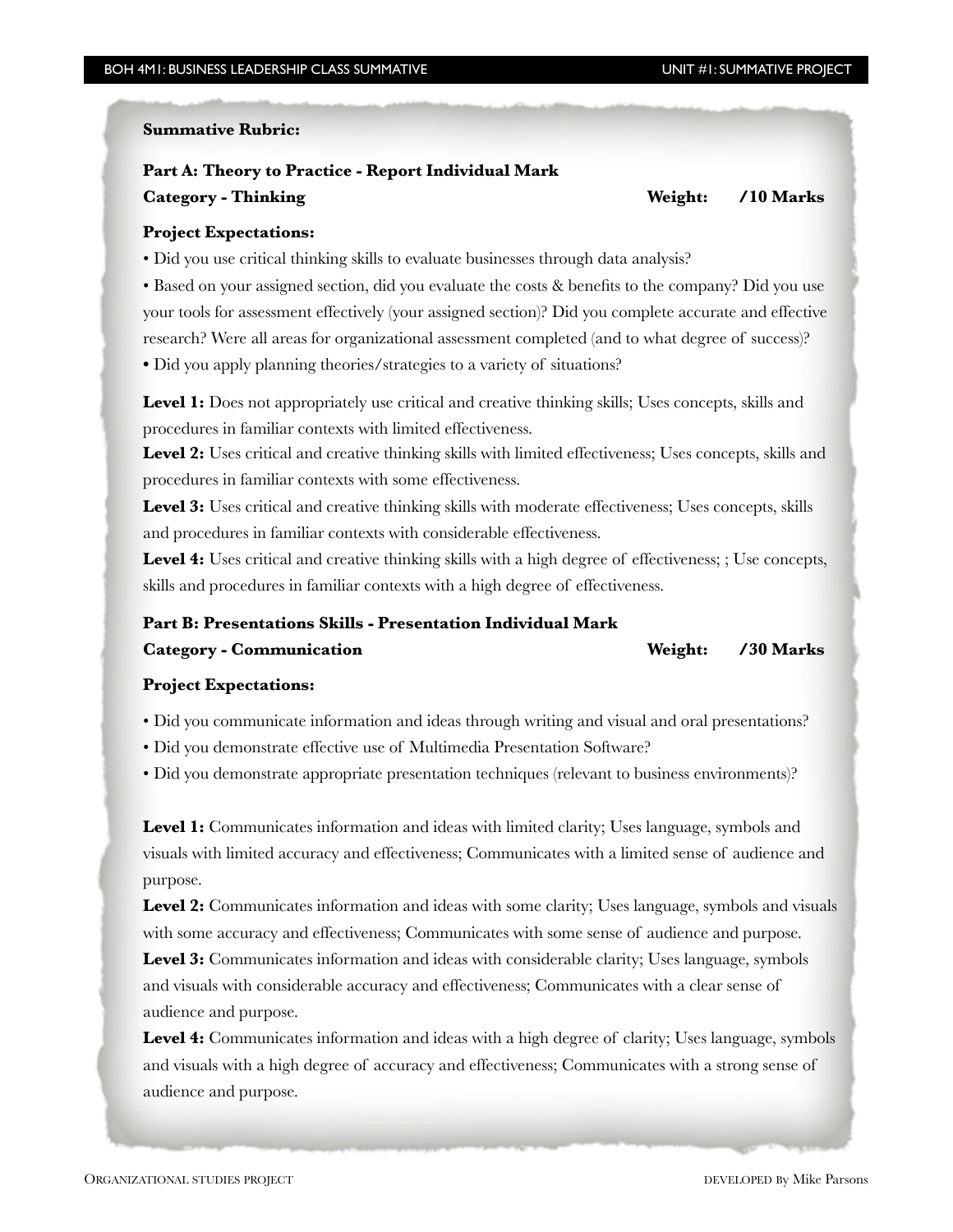| <b>BOH UNIT #1: SUMMATIVE - TOTAL MARKS:</b>                                                                                                                                                                                                                                                                                                                                                                                                                                                                             |                                                                                                         |                 |  |
|--------------------------------------------------------------------------------------------------------------------------------------------------------------------------------------------------------------------------------------------------------------------------------------------------------------------------------------------------------------------------------------------------------------------------------------------------------------------------------------------------------------------------|---------------------------------------------------------------------------------------------------------|-----------------|--|
| Part A: Theory to Practice - Individual Mark<br><b>Category - Thinking</b>                                                                                                                                                                                                                                                                                                                                                                                                                                               | Weight:                                                                                                 | $/10$ Marks     |  |
| Part B: Presentations Skills - Individual Mark<br><b>Category - Communication</b>                                                                                                                                                                                                                                                                                                                                                                                                                                        | Weight:                                                                                                 | /20 Marks       |  |
| Part C: Demonstration of course content - Individual Mark<br><b>Category - Knowledge</b>                                                                                                                                                                                                                                                                                                                                                                                                                                 | Weight                                                                                                  | /20 Marks       |  |
| $\blacksquare$ Choose two class members who presented with different tools than your own.<br>What evidence or research was gathered to demonstrate their use of tool. Evaluate<br>each person out of 10 marks based on their demonstration of course content.                                                                                                                                                                                                                                                            |                                                                                                         |                 |  |
|                                                                                                                                                                                                                                                                                                                                                                                                                                                                                                                          |                                                                                                         | /50 Marks Total |  |
| <b>Additional Presentations guidelines:</b><br>Maximum 15 minutes for all presentations.<br>v<br>Include an appropriate introduction and conclusion.<br>M<br>Test all technology and be prepared to start.<br>Dress professional.<br>w<br>Include pictures (and/or video) that support your analysis.                                                                                                                                                                                                                    |                                                                                                         |                 |  |
| Tesla Model S<br>***** © <b>©</b>                                                                                                                                                                                                                                                                                                                                                                                                                                                                                        |                                                                                                         |                 |  |
| $\bullet$                                                                                                                                                                                                                                                                                                                                                                                                                                                                                                                | MSKP<br>371,100 O                                                                                       |                 |  |
|                                                                                                                                                                                                                                                                                                                                                                                                                                                                                                                          | Lxxe+<br>Finance<br>N/A<br><b>Pilcewith Options</b><br>or Ger a Quince<br><b>Browse Lised Inventory</b> |                 |  |
| 2013 Fissia Model Sishown                                                                                                                                                                                                                                                                                                                                                                                                                                                                                                |                                                                                                         |                 |  |
| As both the ultimate eco-friendly luxury car and an absurdly fast sports sedan, we simply love the Model<br>S. With an aptly named "Lucitzous Mode," the top-spec, all-wheel-drive P90D hits 60 mph in 2.8 seconds.<br>And yes, the optional Autopilot can do the driving for you in certain situations. The other trim levels offer<br>varying performance and range as you move down the lineup, but all offer a classy cabin and electrifying.<br>driving experience. We gave the 70 and 700 a 10Best award for 2016. |                                                                                                         |                 |  |
|                                                                                                                                                                                                                                                                                                                                                                                                                                                                                                                          |                                                                                                         |                 |  |